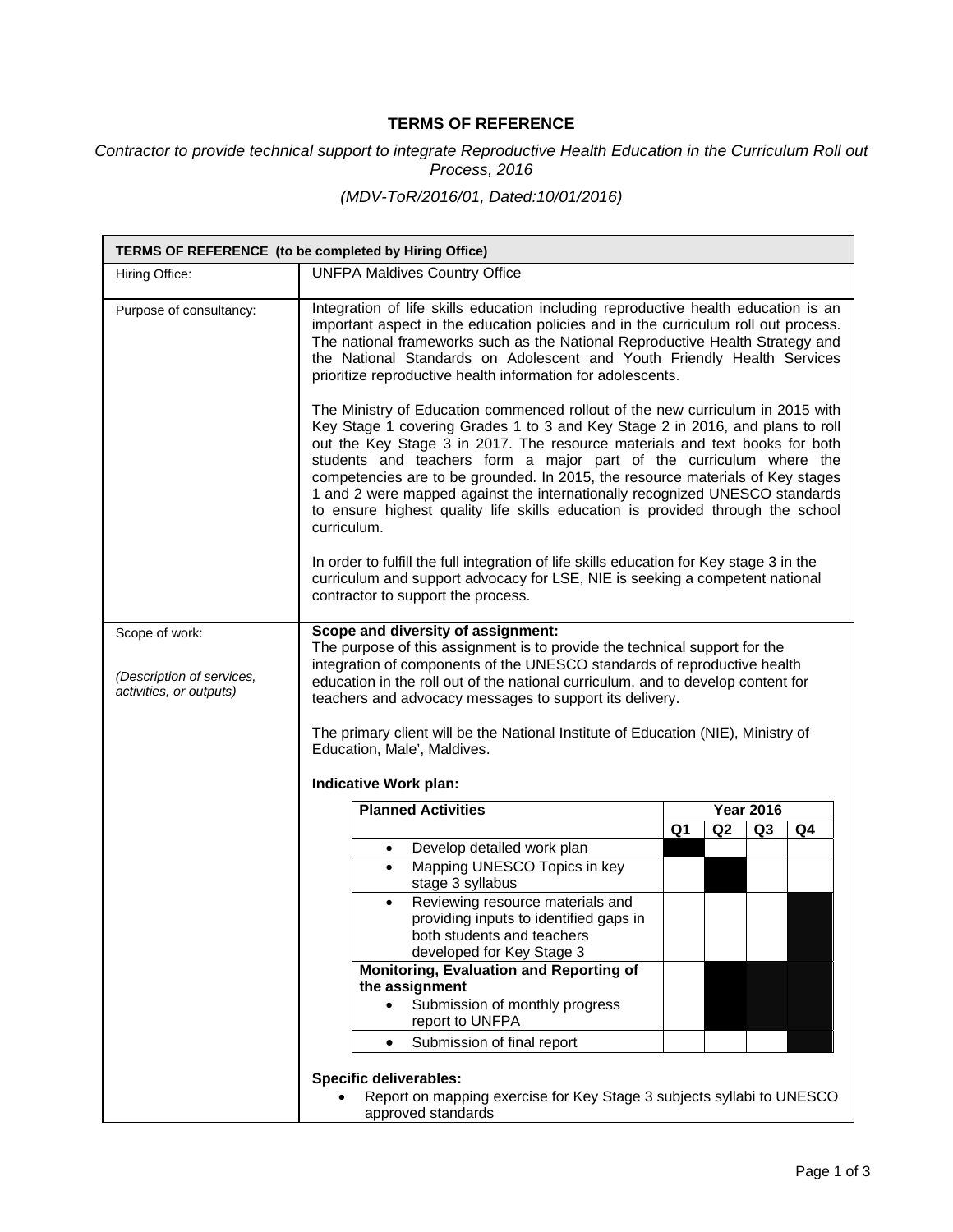|                                                                                                              | Orient the key actors on RHE and advocate with gatekeepers,<br>$\bullet$<br>particularly parents, principals and teachers, coordinate with the technical<br>team according to the in-service training calendar<br>Support NIE to integrate components of RHE for a self-learning tool for<br>٠<br>teachers to deliver the RHE components of the new curriculum<br>Report on recommendations for resource materials (student and teacher<br>٠<br>books/packs developed for key stage 3)<br>Final Report including the technical support and the recommendations<br>٠<br>provided to the curriculum team and to UNFPA for future support<br><b>Expected outcome:</b><br>Written guidance provided to integrate UNESCO-standards of life skills education<br>into the Key Stage 3 of the national curriculum |                   |  |  |  |
|--------------------------------------------------------------------------------------------------------------|-----------------------------------------------------------------------------------------------------------------------------------------------------------------------------------------------------------------------------------------------------------------------------------------------------------------------------------------------------------------------------------------------------------------------------------------------------------------------------------------------------------------------------------------------------------------------------------------------------------------------------------------------------------------------------------------------------------------------------------------------------------------------------------------------------------|-------------------|--|--|--|
| Duration and working<br>schedule:                                                                            | 60 working days between February to December 2016                                                                                                                                                                                                                                                                                                                                                                                                                                                                                                                                                                                                                                                                                                                                                         |                   |  |  |  |
| Place where services are to<br>be delivered:                                                                 | National Institute of Education, Male', Maldives                                                                                                                                                                                                                                                                                                                                                                                                                                                                                                                                                                                                                                                                                                                                                          |                   |  |  |  |
| Delivery dates and how work<br>will be delivered (e.g.                                                       | End product with time frame for delivery of product:                                                                                                                                                                                                                                                                                                                                                                                                                                                                                                                                                                                                                                                                                                                                                      |                   |  |  |  |
| electronic, hard copy etc.):                                                                                 | Description of product/activity                                                                                                                                                                                                                                                                                                                                                                                                                                                                                                                                                                                                                                                                                                                                                                           | <b>Time Frame</b> |  |  |  |
|                                                                                                              | Initial workplan<br>(i)                                                                                                                                                                                                                                                                                                                                                                                                                                                                                                                                                                                                                                                                                                                                                                                   | by March 2016     |  |  |  |
|                                                                                                              | Reviewing and mapping of Syllabus<br>(ii)                                                                                                                                                                                                                                                                                                                                                                                                                                                                                                                                                                                                                                                                                                                                                                 | by June 2016      |  |  |  |
|                                                                                                              | (iii)<br>Advocacy sessions during preservice training                                                                                                                                                                                                                                                                                                                                                                                                                                                                                                                                                                                                                                                                                                                                                     | by September 2016 |  |  |  |
|                                                                                                              | Resource materials (student and teacher<br>(iv)<br>books/packs developed for Key Stage 3)<br>reviewed and documented                                                                                                                                                                                                                                                                                                                                                                                                                                                                                                                                                                                                                                                                                      | by December 2016  |  |  |  |
|                                                                                                              | <b>Final Report</b><br>(v)                                                                                                                                                                                                                                                                                                                                                                                                                                                                                                                                                                                                                                                                                                                                                                                | by December 2016  |  |  |  |
| Monitoring and progress<br>control, including reporting<br>requirements, periodicity<br>format and deadline: | NIE/UNFPA will brief the contractor at the inception of the assignment and the<br>contractor will debrief NIE/UNFPA at the end of the assignment. The contractor is<br>expected to brief and debrief the heads of NIE and curriculum team.<br>The contractor is expected to be in regular communication with the NIE team.<br>Head of NIE will oversee the work of the contractor. Head of Curriculum at NIE<br>will be the focal point for the work.<br>The Contractor will be responsible for the quality and timeliness of the<br>deliverables.                                                                                                                                                                                                                                                        |                   |  |  |  |
| Supervisory arrangements:                                                                                    | The consultancy will be managed by UNFPA Country Office; the output will be<br>assessed by the National Institute of Education, curriculum team and UNFPA.                                                                                                                                                                                                                                                                                                                                                                                                                                                                                                                                                                                                                                                |                   |  |  |  |
| Expected travel:                                                                                             | Nil                                                                                                                                                                                                                                                                                                                                                                                                                                                                                                                                                                                                                                                                                                                                                                                                       |                   |  |  |  |
| Required expertise,<br>qualifications and<br>competencies, including<br>language requirements:               | Primary expertise required:<br>Curriculum development or life skills education.<br><b>Educational background:</b><br>At least an advanced degree in education or social science, or other relevant<br>discipline.<br><b>Work experience:</b><br>Minimum three years of work experience related to curriculum development or life<br>skills education.<br>Excellent communication skills in English language, both oral and written<br>٠<br>Proficiency in MS Office software                                                                                                                                                                                                                                                                                                                              |                   |  |  |  |
|                                                                                                              | Good interpersonal relationship with relevant stakeholders                                                                                                                                                                                                                                                                                                                                                                                                                                                                                                                                                                                                                                                                                                                                                |                   |  |  |  |